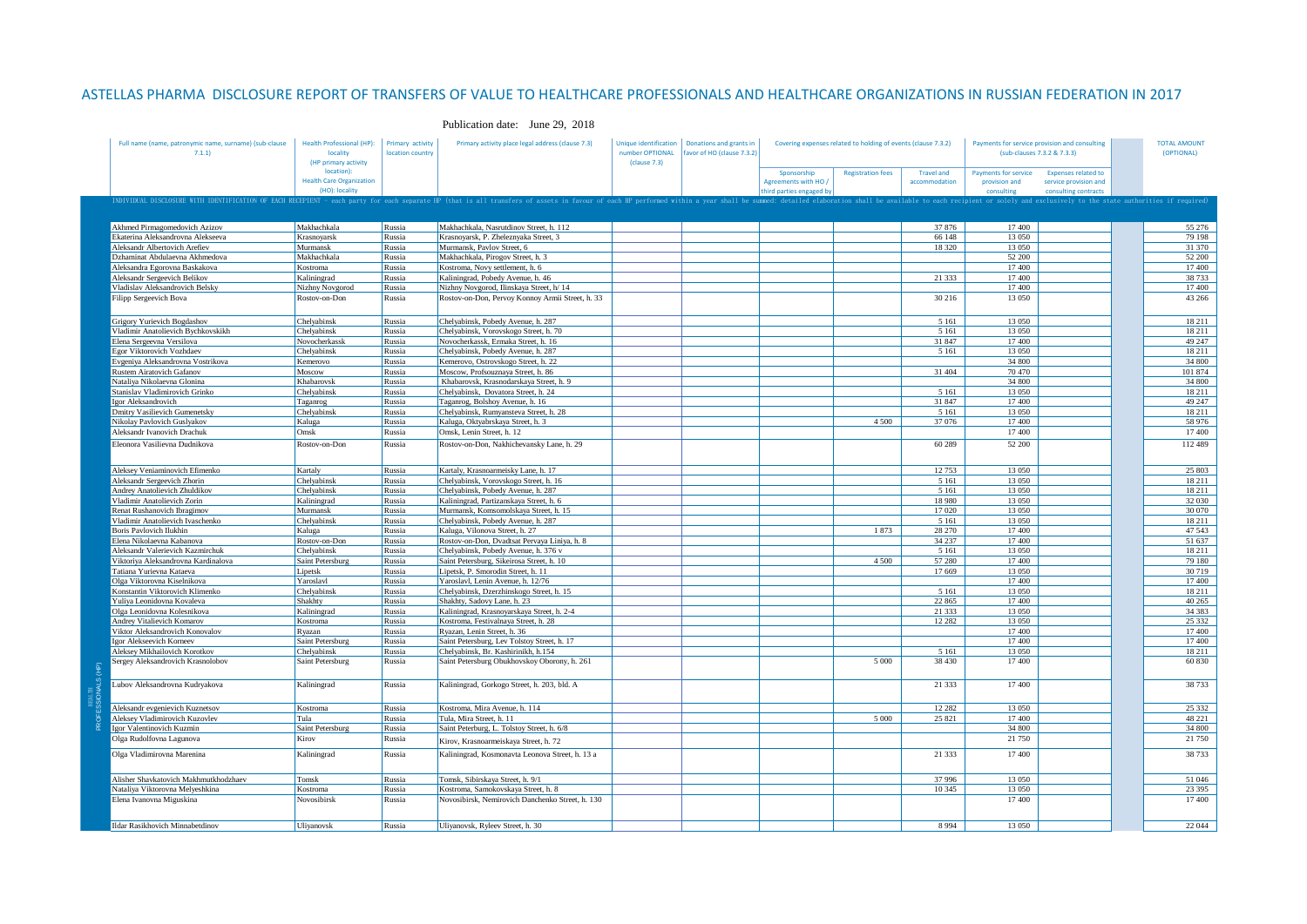| Elena Evgenievna Moiseenko                                                                         | Novosibirsk      | Russia | Novosibirsk, Gogol Street, h. 42                   |           |        |                 |               | 17400      |  | 17 400     |
|----------------------------------------------------------------------------------------------------|------------------|--------|----------------------------------------------------|-----------|--------|-----------------|---------------|------------|--|------------|
| Igor Olegovich Morozov                                                                             | Kaliningrad      | Russia | Kaliningrad, Partizanskaya Street, h. 6            |           |        |                 | 21 333        | 13 0 50    |  | 34 38 3    |
| Aleksandra Valerievna Morozova                                                                     | Novokuznetsk     | Russia | Novokuznetsk, Stroiteley Avenue, h. 5              |           |        |                 |               | 17400      |  | 17400      |
| Antonina Ni                                                                                        | Vladivostok      | Russia | Vladivostok, Uborevich Street, h. 30/37            |           |        |                 |               | 34 800     |  | 34 800     |
| Vtaly Aleksandrovich Okhopkov                                                                      | Omsk             | Russia | Omsk, Lenin Street, h. 12                          |           |        |                 |               | 17400      |  | 17400      |
| Ivan Sergeevich Pazin                                                                              | Chelyabinsk      | Russia | Chelyabinsk, Rumyantsev Street, h. 28              |           |        |                 | 5 1 6 1       | 13 050     |  | 18 211     |
|                                                                                                    |                  |        |                                                    |           |        |                 |               |            |  |            |
| Vladimir Ivanovich Panin                                                                           | Ryazan           | Russia | Ryazan, Visokovoltnaya Street, h. 7/1              |           |        |                 | 14 221        | 52 200     |  | 66 421     |
| Aleksey Anatolievich Patrikeev                                                                     | Chelyabinsk      | Russia | Chelyabinsk, Komsomolsky Avenue, h. 36 A           |           |        | 4 5 0 0         | 57 157        | 30 450     |  | 92 107     |
| Viktor Evgenievich Pivikov                                                                         | Nizhny Novgorod  | Russia | Nizhny Novgorod, Vaneev Street, h. 211             |           |        |                 |               | 17400      |  | 17400      |
| Tamara Aleksandrovna Pluzhnikova                                                                   | Saint Petersburg | Russia | Saint Petersburg, Dvenadtsataya Liniya of          |           |        |                 |               | 34 800     |  | 34 800     |
|                                                                                                    |                  |        | Vasilievsky Island, h. 39                          |           |        |                 |               |            |  |            |
| Nikolay Semenovich Potapov                                                                         | Kasimov          | Russia | Kasimov, Pobedy Place, h. 22 A                     |           |        | 4 5 0 0         | 27 647        | 17400      |  | 49 547     |
| Sergey Viktorovich Skalsky                                                                         | Omsk             |        | Omsk, Lenin Street, h. 12                          |           |        |                 |               | 17400      |  | 17 400     |
|                                                                                                    |                  | Russia |                                                    |           |        |                 |               |            |  |            |
| Tatiana Vladimorovna Stavenchuk                                                                    | Krasnodar        | Russia | Krasnodar, Pervoye Maya, h. 167                    |           |        |                 |               | 13 0 50    |  | 13 050     |
| Elena Viktorovna Suslina                                                                           | Novocherkassk    | Russia | Novocherkassk, Moskovskava Street, h. 23           |           |        |                 | 31 847        | 17400      |  | 49 247     |
| Anatoly Vitalievich Tikhonov                                                                       | Moscow           | Russia | Moscow, Pervomayskaya Street, h. 42                |           |        |                 | 1 3 7 2       | 13 0 50    |  | 14 4 22    |
| Elena Yurievna Tuteva                                                                              | Tomsk            | Russia | Tomsk, Moskovsky Lane                              |           |        |                 |               | 34 800     |  | 34 800     |
| Kirill Dmitrievich Ustinov                                                                         | Kaluga           | Russia | Kaluga, Grabstevskoye Shosse, h. 20, bld. 8        |           |        |                 | 10 720        | 17400      |  | 28 120     |
|                                                                                                    |                  |        |                                                    |           |        |                 |               |            |  |            |
| Andrey Vladimirovich Fedulin                                                                       | Kovrov           | Russia | Kovrov, Elovaya Street, h. 5                       |           |        |                 | 9895          | 17400      |  | 27 29 5    |
| Yuliya Vladimirovna Feoktistova                                                                    | Vladivostok      | Russia | Vladivostok, Sadovaya Street, h. 27                |           |        |                 |               | 17400      |  | 17 400     |
|                                                                                                    |                  |        |                                                    |           |        |                 |               |            |  |            |
| Nataliya Valerievna Funikova                                                                       | Murmansk         | Russia | Murmansk, Shmidt Street, h. 41/9                   |           |        |                 | 17 0 20       | 13 050     |  | 30 070     |
| Andrey Evgenievich Cherkashin                                                                      | Ivanovo          | Russia | Ivanovo, Voronin Street, h. 13                     |           |        |                 | 11 378        | 13 050     |  | 24 4 28    |
| Ludmila Nikolaevna Chirkova                                                                        | Moscow           | Russia | Moscow, Zamorenov Street, h. 27                    |           |        |                 | 1 372         | 13 050     |  | 14 422     |
| Tatiana Vladimorovna Shelekhova                                                                    | Saratov          | Russia | Saratov, 53 Strelkovoy Divizii, h. 6/9             |           |        |                 |               | 17400      |  | 17 400     |
|                                                                                                    |                  |        |                                                    |           |        |                 |               |            |  |            |
| <b>Aleksev Andreevich Shkitin</b>                                                                  | Novokuznetsk     | Russia | Novokuznetsk, Bardin Street, h. 30                 |           |        |                 |               | 17400      |  | 17 400     |
|                                                                                                    |                  |        |                                                    |           |        |                 |               |            |  |            |
| Tatiana Valerievna Shkolnikova                                                                     | Novokuznetsk     | Russia | Novokuznetsk, Yaroslavl, Stroiteley Avenue, h. 5   |           |        |                 |               | 17400      |  | 17 400     |
|                                                                                                    |                  |        |                                                    |           |        |                 |               |            |  |            |
| Danilo Igorevich Yachmenyev                                                                        | Rostov-on-Don    | Russia | Rostov-on-Don, Varfalomeev Street, h. 92 a         |           |        |                 | 8 1 3 5       | 17400      |  | 25 5 35    |
| OTHER NOT INDICATED ABOVE - in case the information may not be disclosed on the legal grounds      |                  |        |                                                    |           |        |                 |               |            |  |            |
| mount of disclosed                                                                                 |                  |        |                                                    |           |        |                 |               |            |  |            |
|                                                                                                    |                  |        |                                                    |           | $\sim$ | 29 873          | 1 0 5 9 6 0 8 | 1484220    |  | 2 573 701  |
| Total amount related to transfer of assets in favor of such recipients (HP) - sub-clause 7.3.4     |                  |        |                                                    | $\sim$    | $\sim$ | 740 856         | 21 843 276    | 61 748 061 |  | 84 332 193 |
| umber of disclosed                                                                                 |                  |        |                                                    | $\sim$    | $\sim$ | $7\phantom{.0}$ | 52            | <b>77</b>  |  |            |
| Number of recipients about which the information is disclosed in a general form - sub-clause 7.3.4 |                  |        |                                                    |           | ÷.     |                 |               |            |  |            |
|                                                                                                    |                  |        |                                                    |           |        |                 | 718           | 1562       |  |            |
| % in the total number of recipients - sub-clause 7.3.4                                             |                  |        |                                                    |           |        | 131             |               |            |  |            |
|                                                                                                    |                  |        |                                                    |           |        | 94,93%          | 93,25%        | 95,30%     |  |            |
|                                                                                                    |                  |        |                                                    |           |        |                 |               |            |  |            |
|                                                                                                    |                  |        |                                                    |           |        |                 |               |            |  |            |
|                                                                                                    |                  |        |                                                    |           |        |                 | nnual amount  | nual amoun |  |            |
| State Budgetary Institution of Health Care of the City of Moscow                                   |                  | Russia | 111123, Moscow, Entuziastov Highway, h. 86         | 850 000   |        |                 |               |            |  | 850 000    |
| Moscow "Moscow Clinical Scientific Center "The                                                     |                  |        |                                                    |           |        |                 |               |            |  |            |
|                                                                                                    |                  |        |                                                    |           |        |                 |               |            |  |            |
| Loginov Moscow Clinical Scientific Center of the                                                   |                  |        |                                                    |           |        |                 |               |            |  |            |
| Moscow Health Department" (the Loginov MCSC                                                        |                  |        |                                                    |           |        |                 |               |            |  |            |
| MHD).                                                                                              |                  |        |                                                    |           |        |                 |               |            |  |            |
|                                                                                                    |                  |        |                                                    |           |        |                 |               |            |  |            |
|                                                                                                    |                  |        |                                                    |           |        |                 |               |            |  |            |
| LLC "Krasnoyarks Region General Practitioners                                                      | Krasnoyarsk      | Russia | 660075, Krasnoyarsk, Okhrany Truda Street, h. 3-99 |           | 75 000 |                 |               |            |  | 75 000     |
| Association"                                                                                       |                  |        |                                                    |           |        |                 |               |            |  |            |
| Children Hospital Charity Fund, Speransky Children's                                               | Moscow           | Russia | 123317, Moscow, Shmitovsky Alley, h. 29            | 250 000   |        |                 |               |            |  | 250 000    |
| Hospital No. 9                                                                                     |                  |        |                                                    |           |        |                 |               |            |  |            |
|                                                                                                    |                  |        |                                                    |           |        |                 |               |            |  |            |
|                                                                                                    |                  |        |                                                    |           |        |                 |               |            |  |            |
| Support fund of the Children's Municipal Clinical                                                  | Moscow           | Russia |                                                    | 2 100 000 |        |                 |               |            |  | 2 100 000  |
|                                                                                                    |                  |        | 115432, Moscow, Andropov Avenue, 18, bld. 5        |           |        |                 |               |            |  |            |
| Hospital named after N.F. Filatov                                                                  |                  |        |                                                    |           |        |                 |               |            |  |            |
|                                                                                                    |                  |        |                                                    |           |        |                 |               |            |  |            |
| Fund of Support and Development in the Field of                                                    | Moscow           | Russia | 101000, Moscow, Lubyansky Alley, h. 15, bld.2      | 850 000   |        |                 |               |            |  | 850 000    |
| Paediatric Hematology, Oncology and Immunology                                                     |                  |        |                                                    |           |        |                 |               |            |  |            |
|                                                                                                    |                  |        |                                                    |           |        |                 |               |            |  |            |
|                                                                                                    |                  |        |                                                    |           |        |                 |               |            |  |            |
| LLC "Medical Center "LORMED"                                                                       | Chelyabinsk      | Russia | 454100, Chelyabinsk, Anoshkin Street, h. 10, bld.  |           |        |                 |               |            |  | 30 000     |
|                                                                                                    |                  |        |                                                    |           | 30 000 |                 |               |            |  |            |
|                                                                                                    |                  |        |                                                    |           |        |                 |               |            |  |            |
| State Publicly Funded Health Care Institution of Kaluga                                            | Kondrovo         | Russia | 249833, Kondrovo, Kaluga Region, Lenin Street, h.  | 763 731   |        |                 |               |            |  | 763 731    |
| Region "CENTRAL REGIONAL HOSPITAL OF                                                               |                  |        |                                                    |           |        |                 |               |            |  |            |
| <b>DZERZHINSK DISTRICT"</b>                                                                        |                  |        |                                                    |           |        |                 |               |            |  |            |
|                                                                                                    |                  |        |                                                    |           |        |                 |               |            |  |            |
|                                                                                                    |                  |        |                                                    |           |        |                 |               |            |  |            |
| State Publicly Funded Health Care Institution of Kaluga                                            | Kozelsk          | Russia | 249722, Kozelsk, K. Marks Street, h. 61 A          | 351 756   |        |                 |               |            |  | 351 756    |
| Region "CENTRAL REGIONAL HOSPITAL OF                                                               |                  |        |                                                    |           |        |                 |               |            |  |            |
| KOZELSK DISTRICT"                                                                                  |                  |        |                                                    |           |        |                 |               |            |  |            |
|                                                                                                    |                  |        |                                                    |           |        |                 |               |            |  |            |

HEALTH CARE